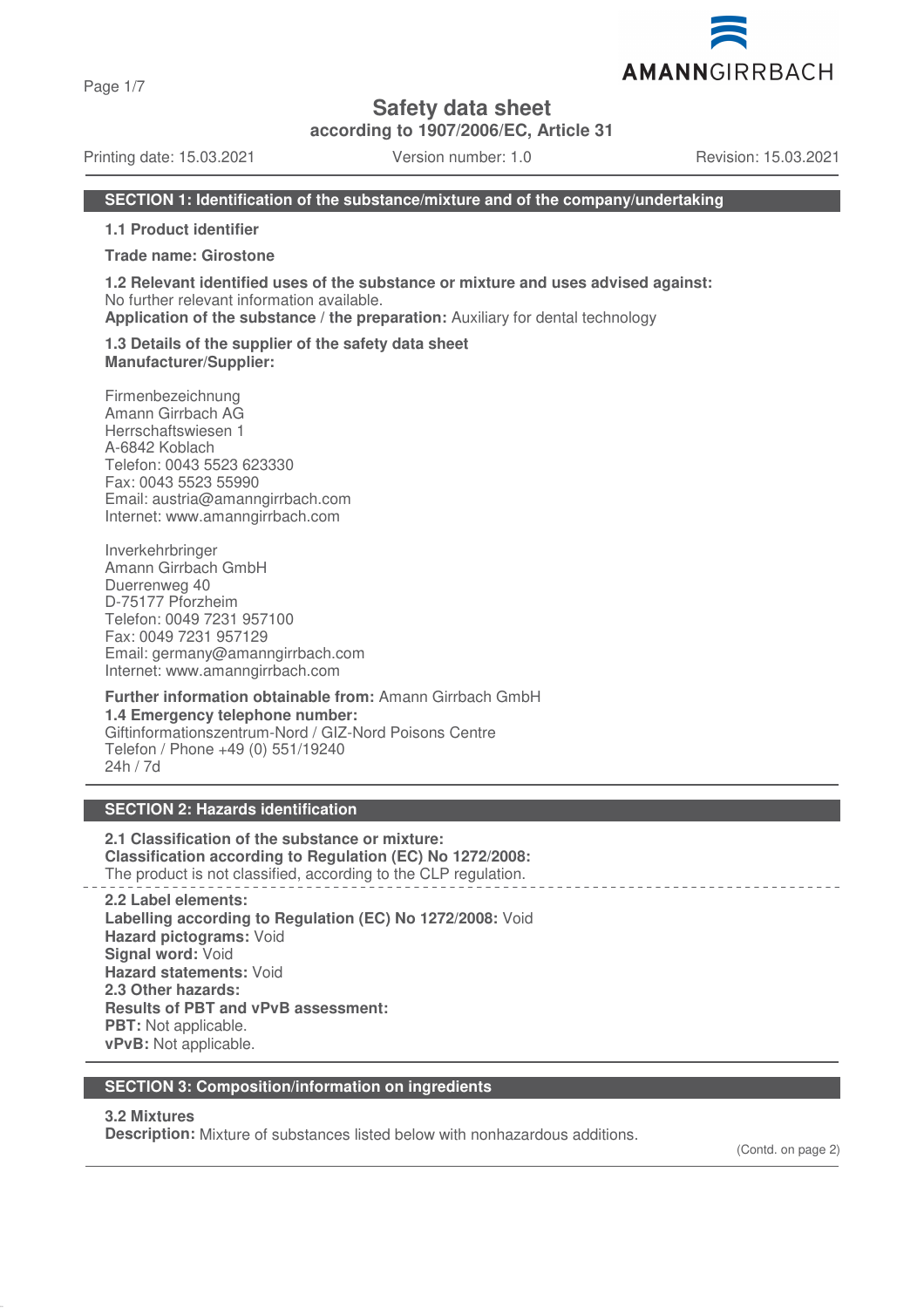

**Safety data sheet**

**according to 1907/2006/EC, Article 31**

Printing date: 15.03.2021 Version number: 1.0 Revision: 15.03.2021

Page 2/7

**Trade name: Girostone**

(Contd. of page 1)

>50-≤100%

**Dangerous components:**  CAS: 7778-18-9 EINECS: 231-900-3 Reg.nr.: 01-2119444918-26 calcium sulphate, natural substance with a Community workplace exposure limit **Additional information:** For the wording of the listed hazard phrases refer to section 16.

# **SECTION 4: First aid measures**

### **4.1 Description of first aid measures:**

#### **General information:**

Take affected persons out into the fresh air. Do not leave affected persons unattended. **After inhalation:** Supply fresh air; consult doctor in case of complaints. **After skin contact:** Immediately wash with water and soap and rinse thoroughly. **After eye contact:** Rinse opened eye for several minutes under running water. Call a doctor immediately. **After swallowing:** Call a doctor immediately. **4.2 Most important symptoms and effects, both acute and delayed:** No further relevant information available. **4.3 Indication of any immediate medical attention and special treatment needed:** No further relevant information available.

### **SECTION 5: Firefighting measures**

### **5.1 Extinguishing media:**

**Suitable extinguishing agents:** CO2, powder or water spray. Fight larger fires with water spray or alcohol resistant foam. **5.2 Special hazards arising from the substance or mixture:** Formation of toxic gases is possible during heating or in case of fire. **5.3 Advice for firefighters: Protective equipment:** Mouth respiratory protective device. Do not inhale explosion gases or combustion gases. **Additional information:**

Collect contaminated fire fighting water separately. It must not enter the sewage system.

### **SECTION 6: Accidental release measures**

## **6.1 Personal precautions, protective equipment and emergency procedures:**

Wear protective equipment. Keep unprotected persons away.

Ensure adequate ventilation.

Avoid formation of dust.

Use respiratory protective device against the effects of fumes/dust/aerosol.

**6.2 Environmental precautions:** Do not allow product to reach sewage system or any water course.

# **6.3 Methods and material for containment and cleaning up:**

Pick up mechanically.

Ensure adequate ventilation.

# **6.4 Reference to other sections:**

See Section 7 for information on safe handling.

See Section 8 for information on personal protection equipment.

See Section 13 for disposal information.

(Contd. on page 3)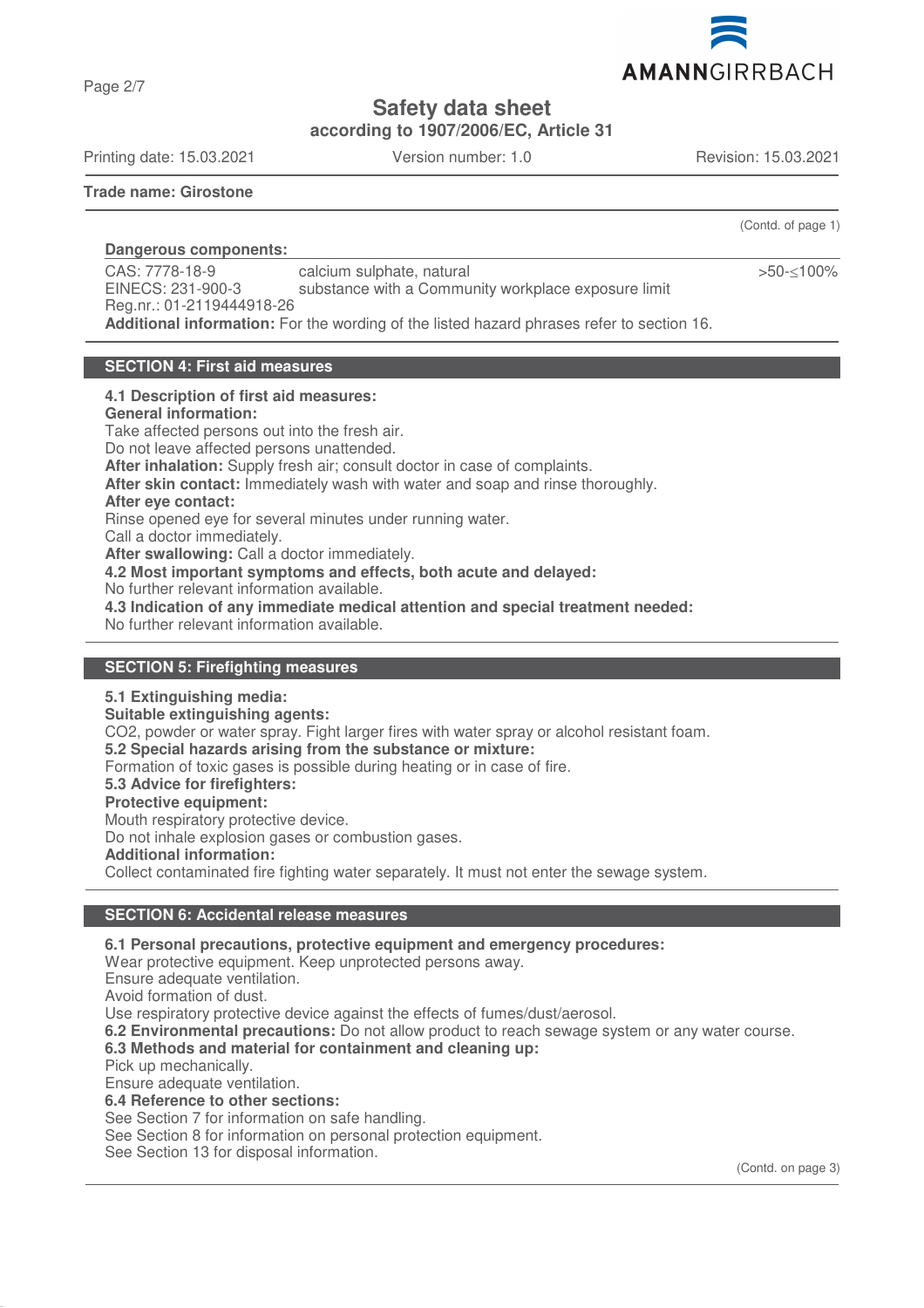

**Safety data sheet**

**according to 1907/2006/EC, Article 31**

Printing date: 15.03.2021 Version number: 1.0 Revision: 15.03.2021

AMANNGIRRBACH

**Trade name: Girostone**

(Contd. of page 2)

## **SECTION 7: Handling and storage**

# **7.1 Precautions for safe handling:**

Open and handle receptacle with care. Ensure good ventilation/exhaustion at the workplace. Prevent formation of dust. Provide suction extractors if dust is formed. **Information about fire - and explosion protection:** Keep ignition sources away - Do not smoke.

**7.2 Conditions for safe storage, including any incompatibilities: Storage:**

**Requirements to be met by storerooms and receptacles:** Store only in the original receptacle. **Information about storage in one common storage facility:** Store away from foodstuffs. **Further information about storage conditions:** Keep container tightly sealed. **7.3 Specific end use(s):** No further relevant information available.

# **SECTION 8: Exposure controls/personal protection**

## **8.1 Control parameters: Ingredients with limit values that require monitoring at the workplace: 7778-18-9 calcium sulphate, natural**

OEL Long-term value: 10 mg/m<sup>3</sup>

### **8.2 Exposure controls:**

**Appropriate engineering controls** No further data; see item 7.

# **Individual protection measures, such as personal protective equipment**

## **General protective and hygienic measures:**

The usual precautionary measures are to be adhered to when handling chemicals.

Wash hands before breaks and at the end of work.

Keep away from foodstuffs, beverages and feed.

Do not inhale dust / smoke / mist.

Avoid contact with the eyes and skin.

# **Respiratory protection:**

Use suitable respiratory protective device in case of insufficient ventilation.

Short term filter device:

Filter P1

# **Hand protection** Protective gloves

**Material of gloves:**

# Butyl rubber, BR

Fluorocarbon rubber (Viton)

The selection of the suitable gloves does not only depend on the material, but also on further marks of quality and varies from manufacturer to manufacturer.

### **Penetration time of glove material:**

The exact break through time has to be found out by the manufacturer of the protective gloves and has to be observed.

**Eye/face protection** Tightly sealed goggles

# **SECTION 9: Physical and chemical properties**

| 9.1 Information on basic physical and chemical properties: |                  |
|------------------------------------------------------------|------------------|
| <b>General Information:</b>                                |                  |
| Colour:                                                    | Various colours  |
| Odour:                                                     | <b>Odourless</b> |
| Odour threshold:                                           | Not determined.  |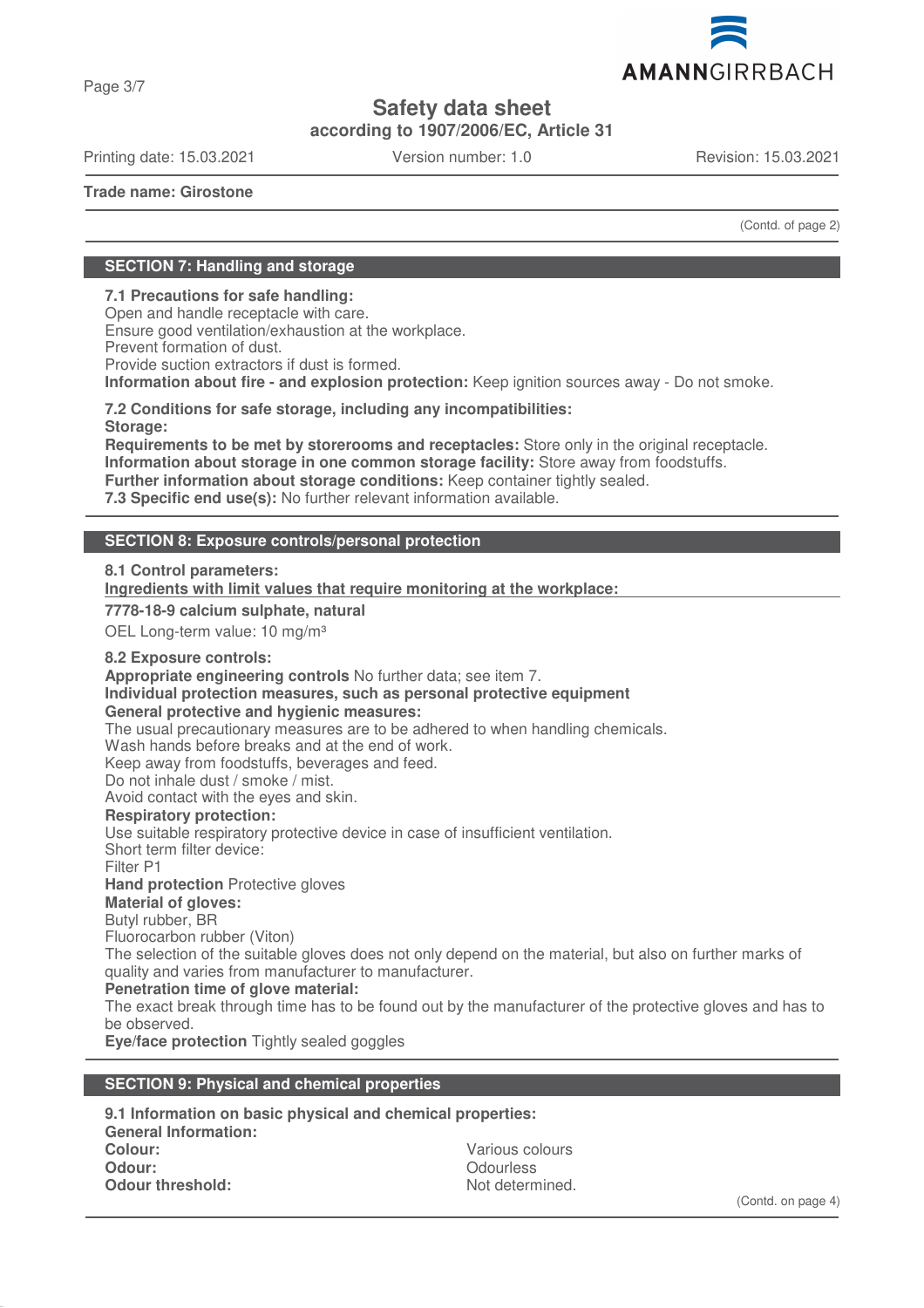Page 4/7

# **Safety data sheet**

**according to 1907/2006/EC, Article 31**

Printing date: 15.03.2021 Version number: 1.0 Revision: 15.03.2021

| <b>Trade name: Girostone</b>                                                          |                                                 |
|---------------------------------------------------------------------------------------|-------------------------------------------------|
|                                                                                       | (Contd. of page 3)                              |
| <b>Melting point/freezing point:</b>                                                  | $>1400$ °C                                      |
| Boiling point or initial boiling point and boiling                                    |                                                 |
| range                                                                                 | Undetermined.                                   |
| <b>Flammability</b>                                                                   | Not applicable.                                 |
| Lower and upper explosion limit                                                       |                                                 |
| Lower:                                                                                | Not determined.                                 |
| Upper:                                                                                | Not determined.                                 |
| Flash point:                                                                          | Not applicable.                                 |
| <b>Auto-ignition temperature:</b><br><b>Decomposition temperature:</b>                | Product is not selfigniting.<br>Not determined. |
| pH                                                                                    | Not applicable.                                 |
| <b>Viscosity:</b>                                                                     |                                                 |
| <b>Kinematic viscosity</b>                                                            | Not applicable.                                 |
| <b>Dynamic:</b>                                                                       | Not applicable.                                 |
| <b>Solubility</b>                                                                     |                                                 |
| water at 20 °C:                                                                       | $2$ g/l                                         |
| Partition coefficient n-octanol/water (log value)                                     | $\sim$ -2 log POW                               |
| Vapour pressure:                                                                      | Not determined.                                 |
| Density and/or relative density                                                       |                                                 |
| Density at 20 °C:                                                                     | $2.6$ g/cm <sup>3</sup>                         |
| <b>Relative density:</b>                                                              | Not determined.                                 |
| Vapour density:                                                                       | Not determined.                                 |
| 9.2 Other information:                                                                |                                                 |
| Appearance:                                                                           |                                                 |
| Form:                                                                                 | Powder                                          |
| Important information on protection of health                                         |                                                 |
| and environment, and on safety.                                                       |                                                 |
| <b>Explosive properties:</b>                                                          | Product does not present an explosion hazard.   |
| <b>Change in condition:</b>                                                           |                                                 |
| <b>Evaporation rate:</b>                                                              | Not applicable.                                 |
| Information with regard to physical hazard                                            |                                                 |
| classes                                                                               |                                                 |
| <b>Explosives</b>                                                                     | Void                                            |
| <b>Flammable gases</b>                                                                | Void                                            |
| <b>Aerosols</b>                                                                       | Void                                            |
| <b>Oxidising gases</b>                                                                | Void                                            |
| <b>Gases under pressure</b>                                                           | Void                                            |
| <b>Flammable liquids</b>                                                              | Void                                            |
| <b>Flammable solids</b>                                                               | Void                                            |
| Self-reactive substances and mixtures                                                 | Void                                            |
| <b>Pyrophoric liquids</b>                                                             | Void                                            |
| <b>Pyrophoric solids</b>                                                              | Void                                            |
| Self-heating substances and mixtures<br>Substances and mixtures, which emit flammable | Void                                            |
| gases in contact with water                                                           | Void                                            |
| <b>Oxidising liquids</b>                                                              | Void                                            |
| <b>Oxidising solids</b>                                                               | Void                                            |
| <b>Organic peroxides</b>                                                              | Void                                            |
| <b>Corrosive to metals</b>                                                            | Void                                            |
| <b>Desensitised explosives</b>                                                        | Void                                            |
|                                                                                       |                                                 |

(Contd. on page 5)

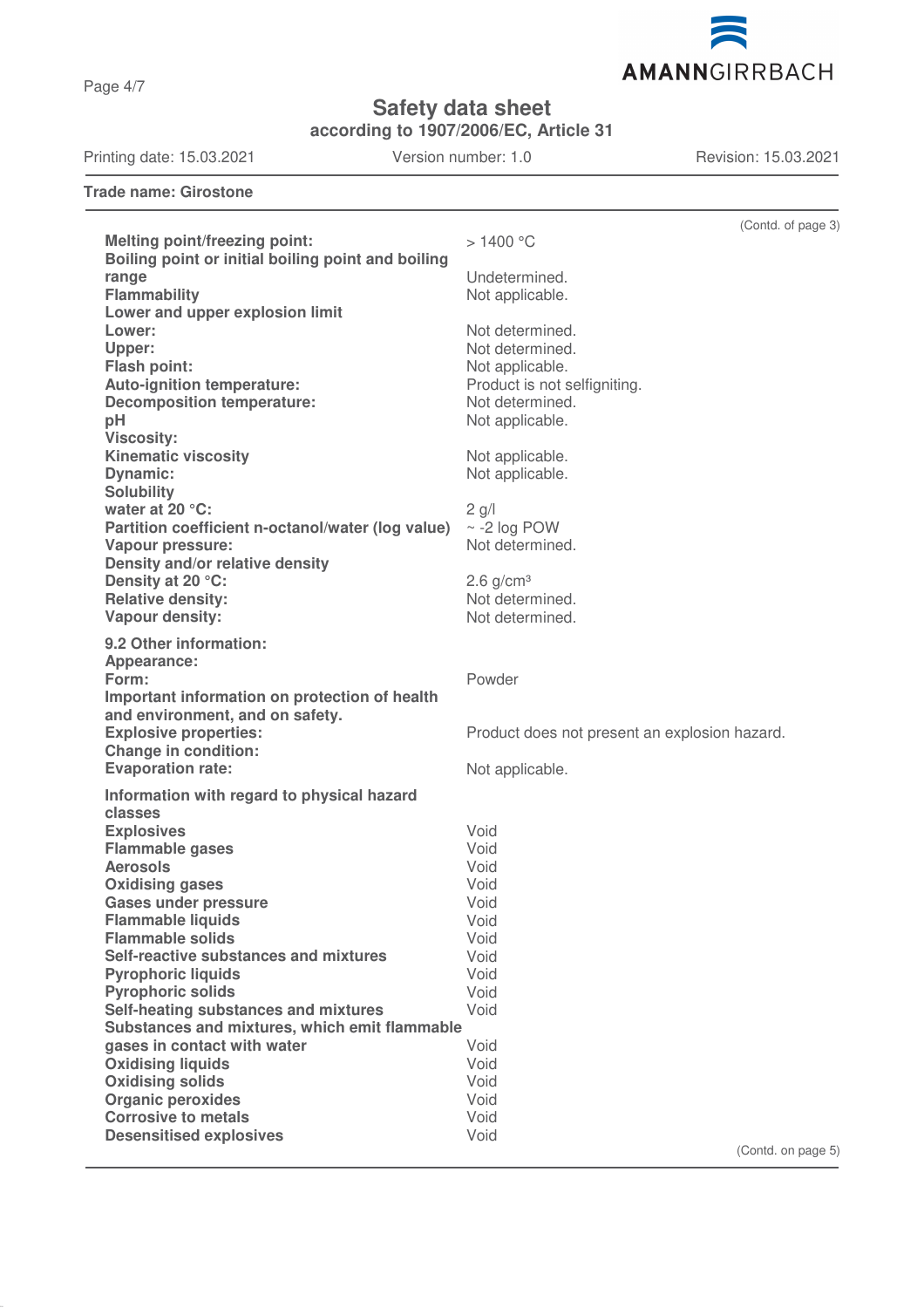

Page 5/7

# **Safety data sheet**

**according to 1907/2006/EC, Article 31**

Printing date: 15.03.2021 Version number: 1.0 Revision: 15.03.2021

**Trade name: Girostone**

(Contd. of page 4)

# **SECTION 10: Stability and reactivity**

**10.1 Reactivity:** No further relevant information available.

**10.2 Chemical stability:**

**Thermal decomposition / conditions to be avoided:**

No decomposition if used according to specifications.

**10.3 Possibility of hazardous reactions:** No dangerous reactions known.

**10.4 Conditions to avoid:** No further relevant information available.

**10.5 Incompatible materials:** No further relevant information available.

**10.6 Hazardous decomposition products:** Sulphur oxides (SOx)

## **SECTION 11: Toxicological information**

**11.1 Information on hazard classes as defined in Regulation (EC) No 1272/2008**

**Acute toxicity** Based on available data, the classification criteria are not met.

**LD/LC50 values relevant for classification:** 

Oral LD50 >2,000 mg/kg (rat)

**Skin corrosion/irritation** Based on available data, the classification criteria are not met.

**Serious eye damage/irritation** Based on available data, the classification criteria are not met.

**Respiratory or skin sensitisation** Based on available data, the classification criteria are not met.

**Germ cell mutagenicity** Based on available data, the classification criteria are not met.

**Carcinogenicity** Based on available data, the classification criteria are not met.

**Reproductive toxicity** Based on available data, the classification criteria are not met.

**STOT-single exposure** Based on available data, the classification criteria are not met.

**STOT-repeated exposure** Based on available data, the classification criteria are not met.

**Aspiration hazard** Based on available data, the classification criteria are not met.

**11.2 Information on other hazards**

**Endocrine disrupting properties** 

None of the ingredients is listed.

# **SECTION 12: Ecological information**

**12.1 Toxicity:**

**Aquatic toxicity:** No further relevant information available.

**12.2 Persistence and degradability:** No further relevant information available.

**12.3 Bioaccumulative potential:**

Due to the distribution coefficient n-octanol/water an accumulation in organisms is not expected.

**12.4 Mobility in soil:** No further relevant information available.

**12.5 Results of PBT and vPvB assessment:**

**PBT:** Not applicable.

**vPvB:** Not applicable.

# **12.6 Endocrine disrupting properties**

The product does not contain substances with endocrine disrupting properties.

**12.7 Other adverse effects:** No further relevant information available.

**Additional ecological information:**

### **General notes:**

Water hazard class 1 (German Regulation) (Self-assessment): slightly hazardous for water Do not allow undiluted product or large quantities of it to reach ground water, water course or sewage system.

(Contd. on page 6)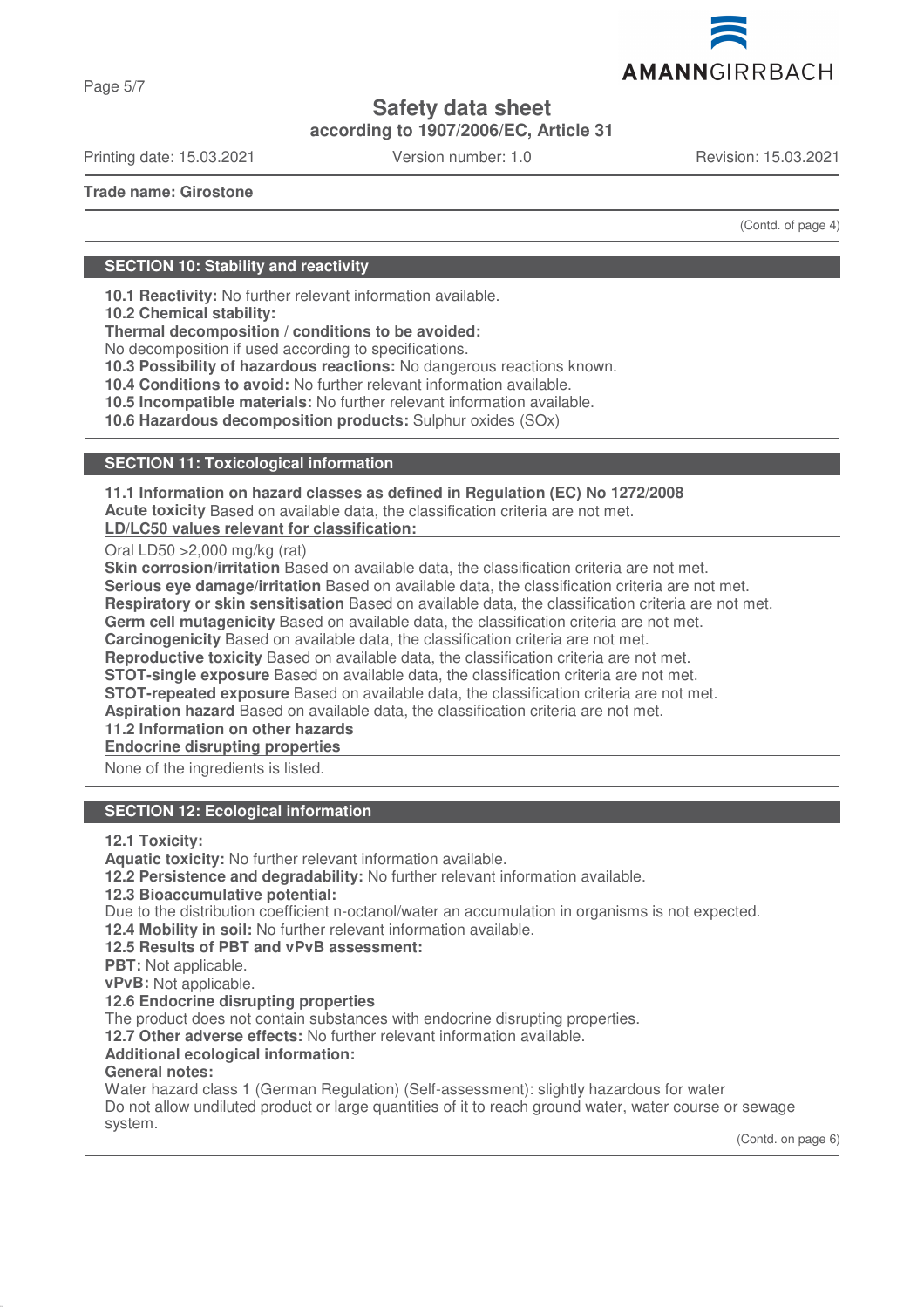

Page 6/7

# **Safety data sheet**

**according to 1907/2006/EC, Article 31**

Printing date: 15.03.2021 Version number: 1.0 Revision: 15.03.2021

**Trade name: Girostone**

(Contd. of page 5)

# **SECTION 13: Disposal considerations**

# **13.1 Waste treatment methods:**

**European waste catalogue:**

Dispose of contents/container in accordance with local/regional/national/international regulations.

### **Uncleaned packaging:**

**Recommendation:** Disposal must be made according to official regulations.

## **SECTION 14: Transport information**

| 14.1 UN number or ID number<br>ADR, ADN, IMDG, IATA<br>14.2 UN proper shipping name:<br>ADR, ADN, IMDG, IATA<br>14.3 Transport hazard class(es): | Void<br>Void    |
|--------------------------------------------------------------------------------------------------------------------------------------------------|-----------------|
| ADR, ADN, IMDG, IATA                                                                                                                             |                 |
| Class:                                                                                                                                           | Void            |
| 14.4 Packing group:                                                                                                                              |                 |
| <b>ADR, IMDG, IATA</b>                                                                                                                           | Void            |
| <b>14.5 Environmental hazards:</b>                                                                                                               |                 |
| <b>Marine pollutant:</b>                                                                                                                         | No.             |
| 14.6 Special precautions for user:                                                                                                               | Not applicable. |
| 14.7 Maritime transport in bulk according to IMO                                                                                                 |                 |
| <b>instruments</b>                                                                                                                               | Not applicable. |
| <b>UN "Model Regulation":</b>                                                                                                                    | Void            |

### **SECTION 15: Regulatory information**

**15.1 Safety, health and environmental regulations/legislation specific for the substance or mixture:** No further relevant information available.

**Directive 2012/18/EU Named dangerous substances - ANNEX I** None of the ingredients is listed. **DIRECTIVE 2011/65/EU on the restriction of the use of certain hazardous substances in electrical and electronic equipment – Annex II**

None of the ingredients is listed. **15.2 Chemical safety assessment:** A Chemical Safety Assessment has not been carried out.

### **SECTION 16: Other information**

This information is based on our present knowledge. However, this shall not constitute a guarantee for any specific product features and shall not establish a legally valid contractual relationship.

**Department issuing SDS:** ADEEGO GmbH Wildsteig 4A D-42113 Wuppertal Tel. +49 (0) 202 2575700 Fax. +49 (0) 202 2575701 Email: mail@adeego.de www.adeego.de **Contact:** Dr. Axel Deeg **Abbreviations and acronyms:** ADR: Accord européen sur le transport des marchandises dangereuses par Route (European Agreement concerning the International Carriage of Dangerous Goods by Road)